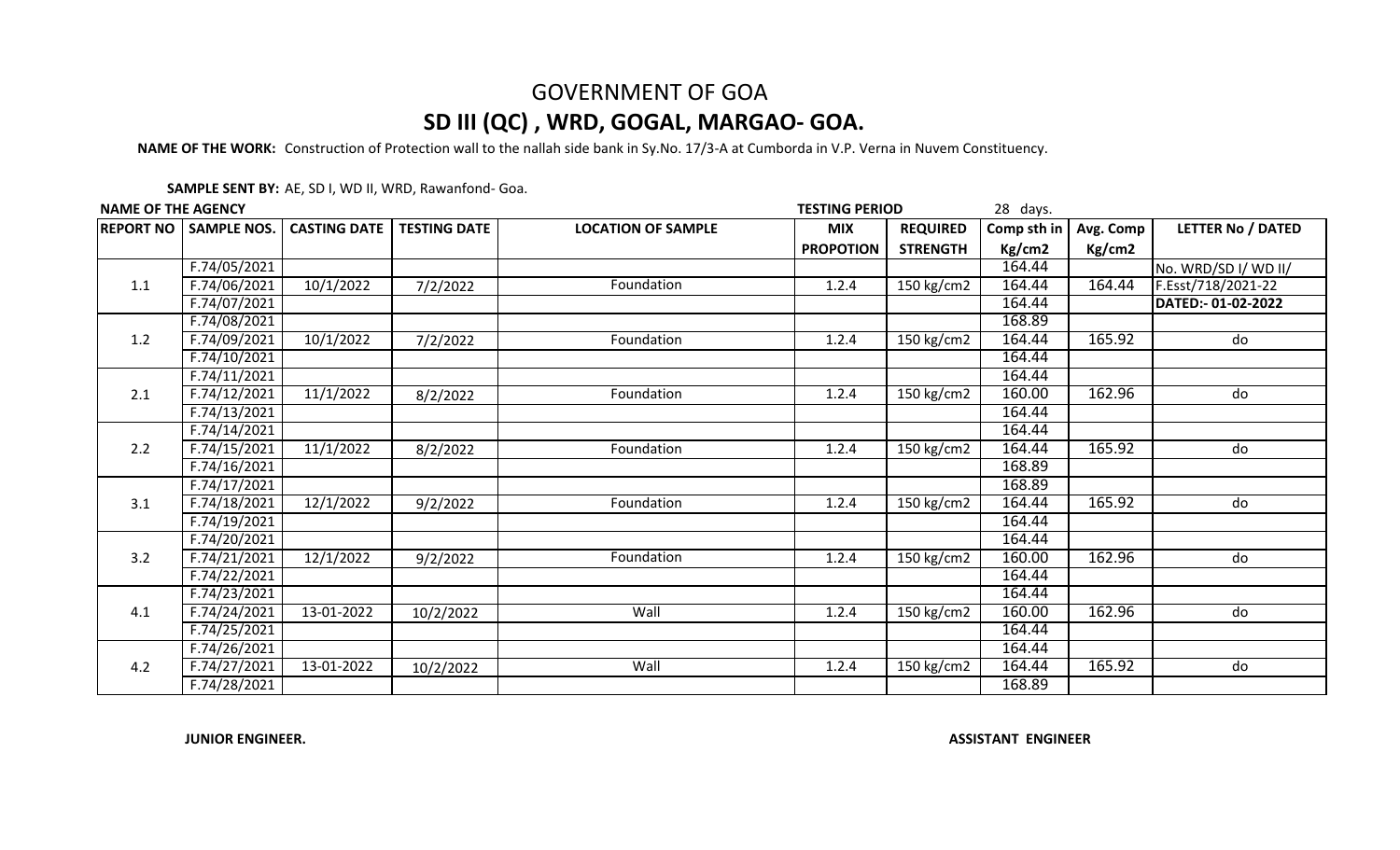**NAME OF THE WORK:** Construction of Protection wall to the nallah side bank in Sy.No. 17/3-A at Cumborda in V.P. Verna in Nuvem Constituency.

**SAMPLE SENT BY:** AE, SD I, WD II, WRD, Rawanfond- Goa.

| <b>NAME OF THE AGENCY</b> |                              |                     |                     |                           | 28 days.<br><b>TESTING PERIOD</b> |                 |             |           |                          |
|---------------------------|------------------------------|---------------------|---------------------|---------------------------|-----------------------------------|-----------------|-------------|-----------|--------------------------|
|                           | <b>REPORT NO SAMPLE NOS.</b> | <b>CASTING DATE</b> | <b>TESTING DATE</b> | <b>LOCATION OF SAMPLE</b> | <b>MIX</b>                        | <b>REQUIRED</b> | Comp sth in | Avg. Comp | <b>LETTER No / DATED</b> |
|                           |                              |                     |                     |                           | <b>PROPOTION</b>                  | <b>STRENGTH</b> | Kg/cm2      | Kg/cm2    |                          |
| 5.1                       | F.74/29/2021                 |                     |                     |                           |                                   |                 | 164.44      |           | No. WRD/SD I/ WD II/     |
|                           | F.74/30/2021                 | $14 - 01 - 2022$    | 11/2/2022           | Wall                      | 1.2.4                             | 150 kg/cm2      | 160.00      | 162.96    | F.Esst/718/2021-22       |
|                           | F.74/31/2021                 |                     |                     |                           |                                   |                 | 164.44      |           | DATED:- 01-02-2022       |
|                           | F.74/32/2021                 |                     |                     |                           |                                   |                 | 164.44      |           |                          |
| 5.2                       | F.74/33/2021                 | 14-01-2022          | 11/2/2022           | Wall                      | 1.2.4                             | 150 kg/cm2      | 164.44      | 165.92    | do                       |
|                           | F.74/34/2021                 |                     |                     |                           |                                   |                 | 168.89      |           |                          |
|                           | F.74/35/2021                 |                     |                     |                           |                                   |                 | 168.89      |           |                          |
| 6.1                       | F.74/36/2021                 | 15-01-2022          | 12/2/2022           | Wall                      | 1.2.4                             | 150 kg/cm2      | 164.44      | 165.92    | do                       |
|                           | F.74/37/2021                 |                     |                     |                           |                                   |                 | 164.44      |           |                          |
| 6.2                       | F.74/38/2021                 |                     |                     |                           |                                   |                 | 164.44      |           |                          |
|                           | F.74/39/2021                 | 15-01-2022          | 12/2/2022           | Wall                      | 1.2.4                             | 150 kg/cm2      | 160.00      | 162.96    | do                       |
|                           | F.74/40/2021                 |                     |                     |                           |                                   |                 | 164.44      |           |                          |
|                           | F.74/41/2021                 |                     |                     |                           |                                   |                 | 164.44      |           |                          |
| 7.1                       | F.74/42/2021                 | 17-01-2022          | 14-02-2022          | Wall                      | 1.2.4                             | 150 kg/cm2      | 160.00      | 162.96    | do                       |
|                           | F.74/43/2021                 |                     |                     |                           |                                   |                 | 164.44      |           |                          |
|                           | F.74/44/2021                 |                     |                     |                           |                                   |                 | 164.44      |           |                          |
| 7.2                       | F.74/45/2021                 | 17-01-2022          | 14-02-2022          | Wall                      | 1.2.4                             | $150$ kg/cm2    | 164.44      | 165.92    | do                       |
|                           | F.74/46/2021                 |                     |                     |                           |                                   |                 | 168.89      |           |                          |
|                           | F.74/47/2021                 |                     |                     |                           |                                   |                 | 168.89      |           |                          |
| 8.1                       | F.74/48/2021                 | 18-01-2022          | 15-02-2022          | Wall                      | 1.2.4                             | 150 kg/cm2      | 164.44      | 167.41    | do                       |
|                           | F.74/49/2021                 |                     |                     |                           |                                   |                 | 168.89      |           |                          |
| 8.2                       | F.74/50/2021                 |                     |                     |                           |                                   |                 | 168.89      |           |                          |
|                           | F.74/51/2021                 | 18-01-2022          | 15-02-2022          | Wall                      | 1.2.4                             | $150$ kg/cm2    | 164.44      | 165.92    | do                       |
|                           | F.74/52/2021                 |                     |                     |                           |                                   |                 | 164.44      |           |                          |

**JUNIOR ENGINEER.**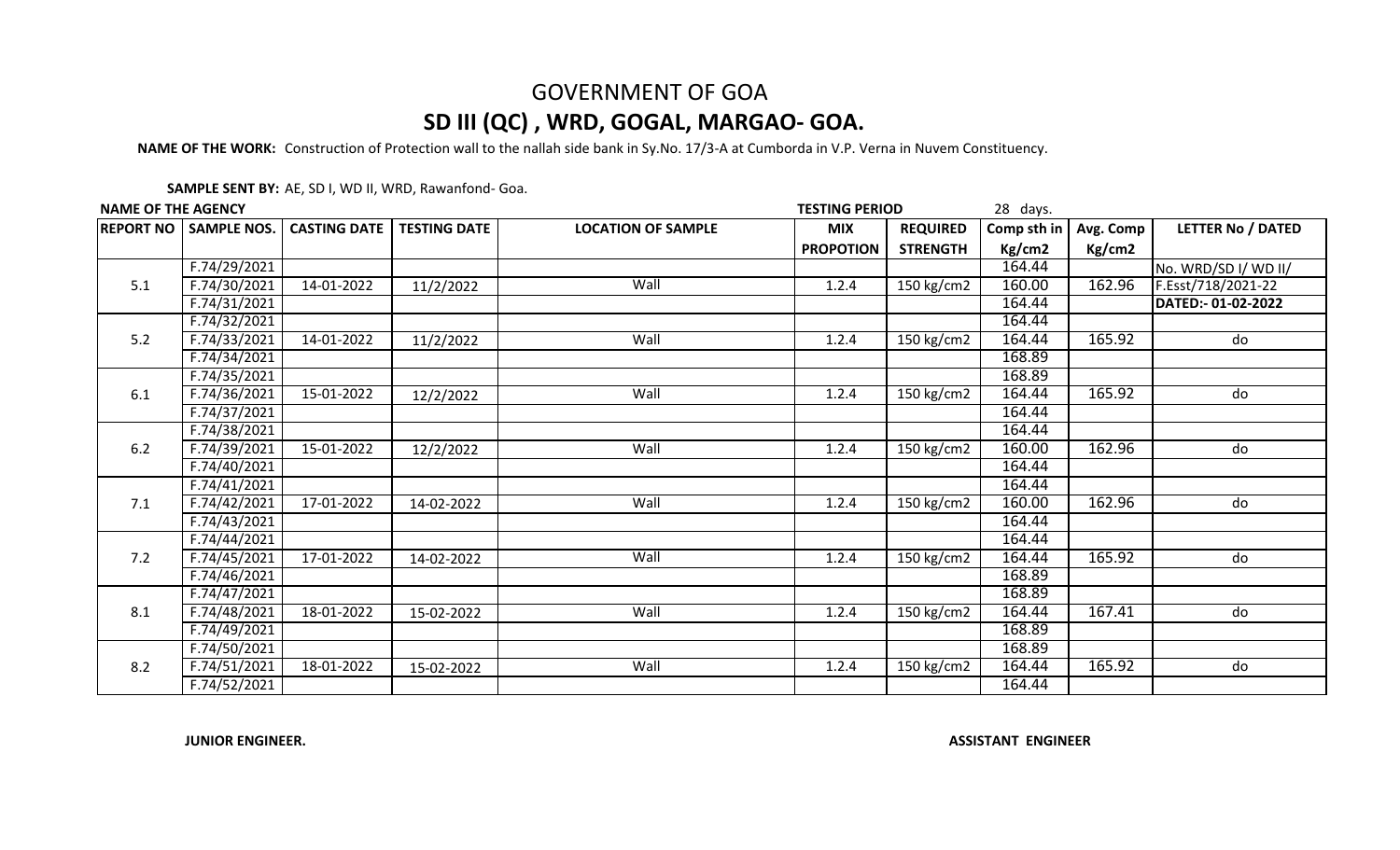**NAME OF THE WORK:** Construction of Protection wall to the nallah side bank in Sy.No. 17/3-A at Cumborda in V.P. Verna in Nuvem Constituency.

**SAMPLE SENT BY:** AE, SD I, WD II, WRD, Rawanfond- Goa.

| <b>NAME OF THE AGENCY</b> |                              |                     |                     |                           | 28 days.<br><b>TESTING PERIOD</b> |                 |             |           |                          |
|---------------------------|------------------------------|---------------------|---------------------|---------------------------|-----------------------------------|-----------------|-------------|-----------|--------------------------|
|                           | <b>REPORT NO SAMPLE NOS.</b> | <b>CASTING DATE</b> | <b>TESTING DATE</b> | <b>LOCATION OF SAMPLE</b> | <b>MIX</b>                        | <b>REQUIRED</b> | Comp sth in | Avg. Comp | <b>LETTER No / DATED</b> |
|                           |                              |                     |                     |                           | <b>PROPOTION</b>                  | <b>STRENGTH</b> | Kg/cm2      | Kg/cm2    |                          |
|                           | F.74/53/2021                 |                     |                     |                           |                                   |                 | 164.44      |           | No. WRD/SD I/ WD II/     |
| 9.1                       | F.74/54/2021                 | 19-01-2022          | 16-02-2022          | Foundation                | 1.2.4                             | $150$ kg/cm2    | 160.00      | 162.96    | F.Esst/718/2021-22       |
|                           | F.74/55/2021                 |                     |                     |                           |                                   |                 | 164.44      |           | DATED:-01-02-2022        |
|                           | F.74/56/2021                 |                     |                     |                           |                                   |                 | 164.44      |           |                          |
| 9.2                       | F.74/57/2021                 | 19-01-2022          | 16-02-2022          | Foundation                | 1.2.4                             | $150$ kg/cm2    | 164.44      | 165.92    | do                       |
|                           | F.74/58/2021                 |                     |                     |                           |                                   |                 | 168.89      |           |                          |
|                           | F.74/59/2021                 |                     |                     |                           |                                   |                 | 164.44      |           |                          |
| 10.1                      | F.74/60/2021                 | 20-01-2022          | 17-02-2022          | Foundation                | 1.2.4                             | $150$ kg/cm2    | 164.44      | 165.92    | do                       |
|                           | F.74/61/2021                 |                     |                     |                           |                                   |                 | 168.89      |           |                          |
|                           | F.74/62/2021                 |                     |                     |                           |                                   |                 | 168.89      |           |                          |
| 10.2                      | F.74/63/2021                 | 20-01-2022          | 17-02-2022          | Foundation                | 1.2.4                             | 150 kg/cm2      | 168.89      | 167.41    | do                       |
|                           | F.74/64/2021                 |                     |                     |                           |                                   |                 | 164.44      |           |                          |
|                           | F.74/65/2021                 |                     |                     |                           |                                   |                 | 164.44      |           |                          |
| 11.1                      | F.74/66/2021                 | 21-01-2022          | 18-02-2021          | Foundation                | 1.2.4                             | 150 kg/cm2      | 164.44      | 165.92    | do                       |
|                           | F.74/67/2021                 |                     |                     |                           |                                   |                 | 168.89      |           |                          |
|                           | F.74/68/2021                 |                     |                     |                           |                                   |                 | 168.89      |           |                          |
| 11.2                      | F.74/69/2021                 | 21-01-2022          | 18-02-2021          | Foundation                | 1.2.4                             | $150$ kg/cm2    | 168.89      | 167.41    | do                       |
|                           | F.74/70/2021                 |                     |                     |                           |                                   |                 | 164.44      |           |                          |
|                           | F.74/71/2021                 |                     |                     |                           |                                   |                 | 168.89      |           |                          |
| 12.1                      | F.74/72/2021                 | 22-01-2022          | 19-02-2022          | Wall                      | 1.2.4                             | $150$ kg/cm2    | 168.89      | 167.41    | $\overline{d}$           |
|                           | F.74/73/2021                 |                     |                     |                           |                                   |                 | 164.44      |           |                          |
| 12.2                      | F.74/74/2021                 |                     |                     |                           |                                   |                 | 168.89      |           |                          |
|                           | F.74/75/2021                 | 22-01-2022          | 19-02-2022          | Wall                      | 1.2.4                             | 150 kg/cm2      | 164.44      | 165.92    | do                       |
|                           | F.74/76/2021                 |                     |                     |                           |                                   |                 | 164.44      |           |                          |

**JUNIOR ENGINEER.**